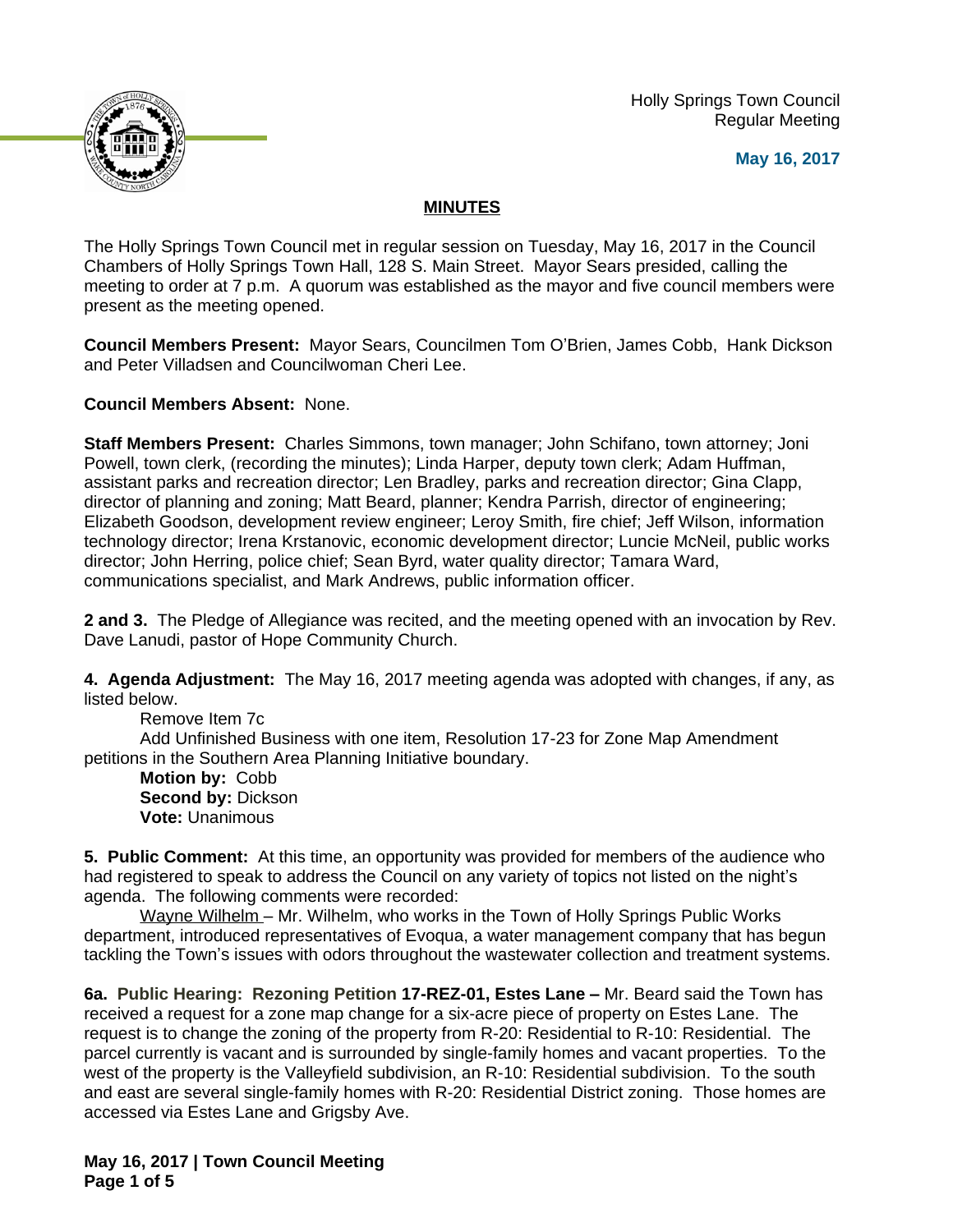With that explanation completed, Mayor Sears opened the public hearing. The following input was recorded: None.

There being no input, the public hearing was closed.

**Action #1:** The Council approved a motion to accept the following statement as being true: *"The requested zone map change from R-20 to R-10 is consistent with the Vision Holly Springs Comprehensive Plan since the Future Land Use Plan Map indicates this property as "Residential" which allows for residential development between 2 and 8 units per acre, and the proposed R-10 Residential District will provide for residential development at a maximum density of 3.25 units per acre."*

**Motion by:** Dickson **Second by:** Cobb **Vote:** Unanimous

**Action #2:** The Council approved a motion to adopt ordinance 17-REZ-01 to change the zoning of six acres of Wake County PIN # 0648140937 from R-20 Residential to R-10 Residential as submitted by Ron Patel.

**Motion by:** Cobb **Second by:** Dickson **Vote:** Unanimous *A copy of zoning petition 17-REZ-01 is attached to these minutes.*

**6b. Public Hearing: Downtown Development Incentive 16-DDI-03, 306 S. Main Street** – Ms. Krstanovic said the Town has received a request for Downtown Development Investment submitted by StarCraft Builders business owner Jason Brown for the property located at 306 S. Main Street. In accordance with the Town's DDI Policy, Mr. Brown has requested that all Town developmentrelated fees be waived and that he be reimbursed up to \$25,000 for public infrastructure that is required to be upgraded and added as a part of the Development Plan approval for the renovation of 306 S. Main Street building for commercial purposes.

With that explanation completed, Mayor Sears opened the public hearing. The following input was recorded: None.

There being no input, the public hearing was closed.

**Action:** The Council approved a motion to enter into a Downtown Development Investment Agreement with StarCraft Builders business owner Jason Brown for the property located at 306 S. Main Street to reimburse certain Town development fees in the amount of \$5,000 and to reimburse up to \$11,000 in public infrastructure improvements.

**Motion by:** O'Brien Second by: Cobb **Vote:** Unanimous

**7. Consent Agenda:** The Council approved a motion to approve all items on the Consent Agenda. The motion carried following a motion by Councilman Cobb, a second by Councilman O'Brien and a unanimous vote. The following actions were affected:

7a. Minutes – The Council approved the minutes of the Council's regular meeting held April 18, 2017.

7b. Budget Amendment Report– The Council received monthly report of administrative budget amendments. *A copy of budget amendment report is attached to these minutes.*

7c. Resolution 17-19 - The Council adopted Resolution 17-19 directing the town clerk to investigate the sufficiency of annexation petition A17-01 and setting the public hearing.*A copy of Resolution 17-19 is attached to these minutes.* 

7d. Resolution 17-20 - The Council adopted Resolution 17-20 supporting passage of HB 903 giving funding support to councils of government for regional water resources planning. *A copy of Resolution 17-20 is attached to these minutes.* 

**May 16, 2017 | Town Council Meeting Page 2 of 5**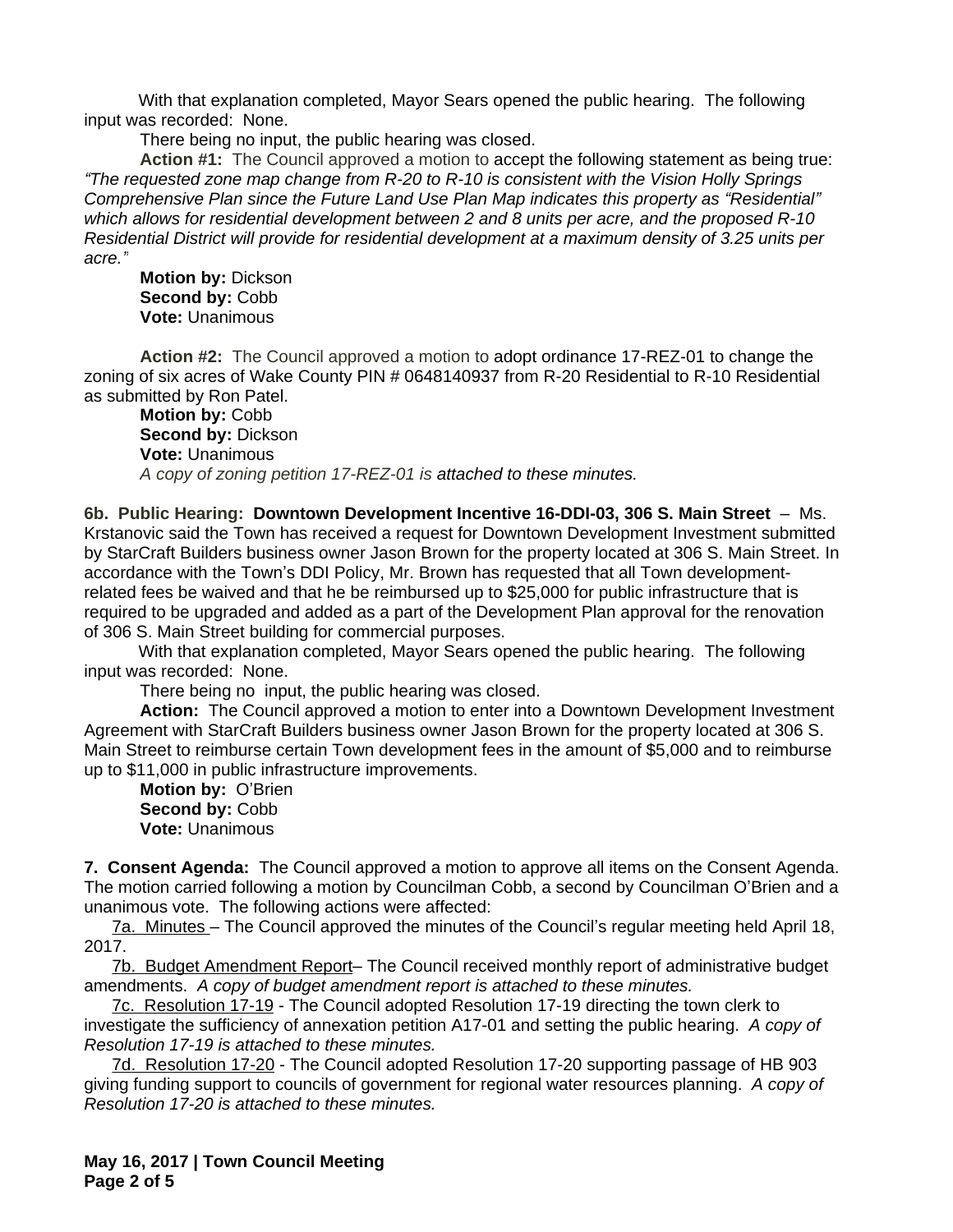7e. Waste Industries Collection Services - The Council approved to extend the Town's agreement with Waste Industries for garbage and recycling collection services for two years at current year rates.

7f. Resolution 17-22 - The Council adopted Resolution 17-22 declaring certain personal property surplus to the needs of the town. *A copy of Resolution 17-22 is attached to these minutes.*

7g. Budget Amendment, \$25,000 – The Council adopted an amendment to the FY 2016-2017 budget in the amount of \$25,000 to cover costs of maintenance and repair of equipment.

7h. Non-Core Business Solution Contract – The Council approved to enter into a contract in the amount of \$24,996 with Non-Core Business Solutions for cleaning at the Cultural Center.

7i. Budget Amendment – The Council adopted an amendment to the FY 2016-17 budget to cover maintenance and repair costs for the remainder of the year.*A copy of budget amendment is attached to these minutes.*

7j. East Coast Pyrotechnics Inc. Contract – The Council approved to enter into a contract in the amount of \$20,000 with East Coast Pyrotechnics, Inc. for the July 5 fireworks display.

7k. Bridgeberry Pump Station – The Council approved site plan for Bridgeberry pump station*.*

7l. Budget Amendment, \$28,000 – The Council adopted an amendment to the FY 2016-17 budget in the amount of \$28,000 to allocate Capital Outlay costs to the correct line item.*A copy of budget amendment is attached to these minutes.*

7m. Budget Amendment, \$16,000 – The Council adopted an amendment to the FY 2016-2017 budget in the amount of \$16,000 to cover costs of credit card billing. *A copy of budget amendment is attached to these minutes.*

**Unfinished Business: Zone Map Amendment Development Petitions - Mr. Schifano said the** Town Council met on Wednesday, May 10 to discuss growth and development issues at a special work session. During this discussion, the upcoming Southern Area Planning Initiative (SAPI) was discussed as well as the timing of completion of the S. Main Street Extension and the diverting of traffic from Piney Grove-Wilbon Road to the new S. Main Street.

The SAPI will be a publicly facing evaluation of the current Future Land Use Plan for the southern growth area of the Town. The planning initiative is to be completed by Oct. 17 with the following presented to Town Council:

- $\triangleright$  an update to the Future Land Use Plan for the study area that is acceptable to Town Officials.
- $\triangleright$  a report of the consistency of current Town ordinances and policies in relationship to the goals and objectives developed through the area plan process and provide guidance regarding any zoning map changes and/or Unified Development Ordinance amendments which are a result of the plan.

The S. Main Street Extension is anticipated to be open to begin the diversion of traffic by the end of June.

To be able to verify the reduction in road congestion and to evaluate and be able to determine the consistency of future developments in conformance with the Town's comprehensive plan and future land use plans for zone map amendments within this area, Town Council requested to have a discussion regarding the consideration of rezonings during the SAPI planning duration.

During discussion, Mr. Schifano noted that the Town would accept rezoning petitions for property throughout Town, including the Southern Area Plan boundary; however, petitions in this area would be processed and withheld from being placed on the Town Council meeting schedule until the planning initiative was complete.

**Action:** The Council approved a motion to adopt Resolution 17-23 to not present Zone Map Amendment Petitions to the Town Council for any property located within the Southern Area Planning Initiative Study Boundary until the presentation of the findings made to Town Council or 6 months from today (which will be Nov. 16, 2017), whichever comes first.

**Motion by:** Villadsen **Second by:** Dickson **Vote:** Unanimous

**May 16, 2017 | Town Council Meeting Page 3 of 5**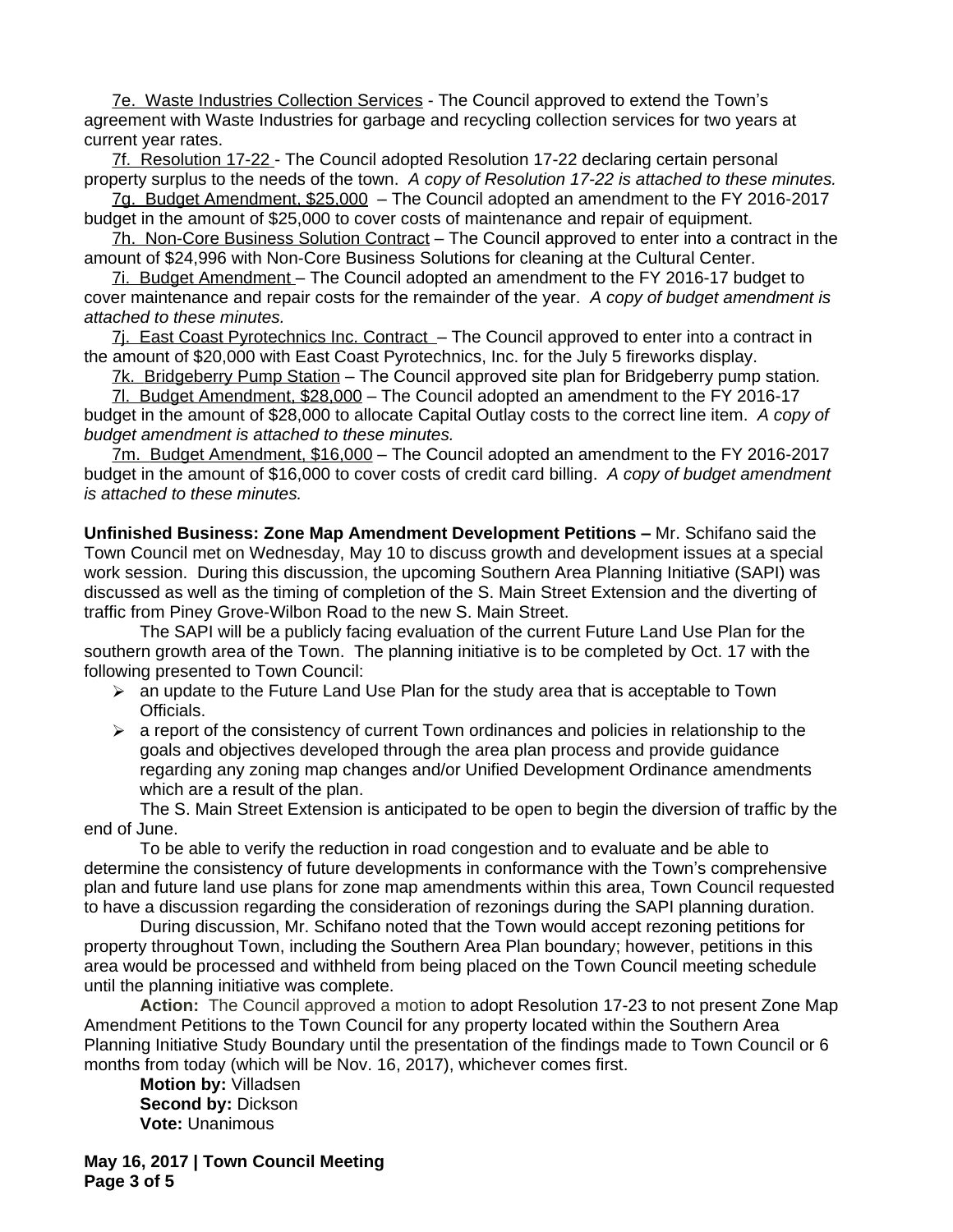*A copy of Resolution 17-23 is attached to these minutes.*

**8a. North Main Athletic Complex (Ting) Stadium Entrance** – Mr. Huffman said that a couple of months ago Town Council approved a naming rights agreement for the North Main Athletic Complex between the Town and Ting. The naming rights term is three years, commencing after the installation of a main park entrance sign. Ting will have naming rights for what they plan to call Ting Park and Ting Stadium, in exchange for a total of \$330,000 (in annual installments) plus a portion of signage costs (described below).

He said staff and Ting sent out a request for proposals for signage design, production and installation services at the North Main Athletic Complex. As you may recall, the creation of five different sign elements featured in our naming rights agreement with Ting. We received two signage proposals. Rodney's Custom Cut Sign Company, located in the Holly Springs Business Park, was the chosen firm. The committee has since met with the team from Rodney's to develop an impressive sign package for the park.

Total sign package is \$113,325.50, of which Ting will reimburse the Town approximately \$46,936.89, as follows:

- $\geq$  \$17,739.15 (25% of park entrance sign);
- $\geq$  \$6,147.57 (secondary sign facing bypass);
- $\geq$  \$18,334.39 (stadium entrance sign);
- $\ge$  \$2,124.62 (videoboard sign);
- $\ge$  \$2,591.16 (half of 16 new banners).

**Action:** The Council approved a motion to approve terms and conditions with Rodney's Sign Company for a total of \$125,000, which includes a 10% contingency, for the design, manufacture and installation of North Main Athletic Complex.

**Motion by:** O'Brien **Second by:** Dickson **Vote:** Unanimous

**8b. Parks and Recreation Advisory Committee Appointments -** Mayor Sears said the Parks and Recreation Advisory Committee has three vacancies that need to be filled due to expiring terms. After advertising, the Parks and Recreation office has received four applications, which are: Mark Mazanek, Ken Cicora, Gerald Martnez De Andino and Mark DiGiacomo.

**Action:** The Council approved a motion to appoint Ken Cicora, Gerald Martnez De Andino and Mark DiGiacomo to the Holly Springs Parks and Recreation Advisory Committee for terms to expire June 30, 2020.

**Motion by:** Dickson **Second by:** Lee **Vote:** Unanimous

**8c. Children at Play Signs -** Councilwoman Lee said that she has received requests from Holly Glen Subdivision for installation of a "Children at Play" signs.

Councilwoman Lee said that Mr. McNeil's response was that there is not a written policy, but town leaders several years back directed that we no longer install "Children at Play" signs. The thought process was that if we continued installing them, we would have them all over town.

She said that Mr. McNeil also, pointed out the costs associated that includes materials (poles, sign and hardware); what the distance between signs should be; what streets qualify to erect signs or how many on any particular street. We do not want to give a false sense of security that it is okay for children to play in the streets simply because of a "Children at Play" sign is there, Mr. McNeil said.

If the current Council would like a change, staff requests new direction. Mr. McNeil said that the Council would want to be mindful that if we resume installation of Children at Play signs, the Town should expect to receive an influx of calls requesting to have signs installed all over town once social media gets ahold of this, Mr. McNeil notes. In addition, there are subdivisions that have

**May 16, 2017 | Town Council Meeting Page 4 of 5**